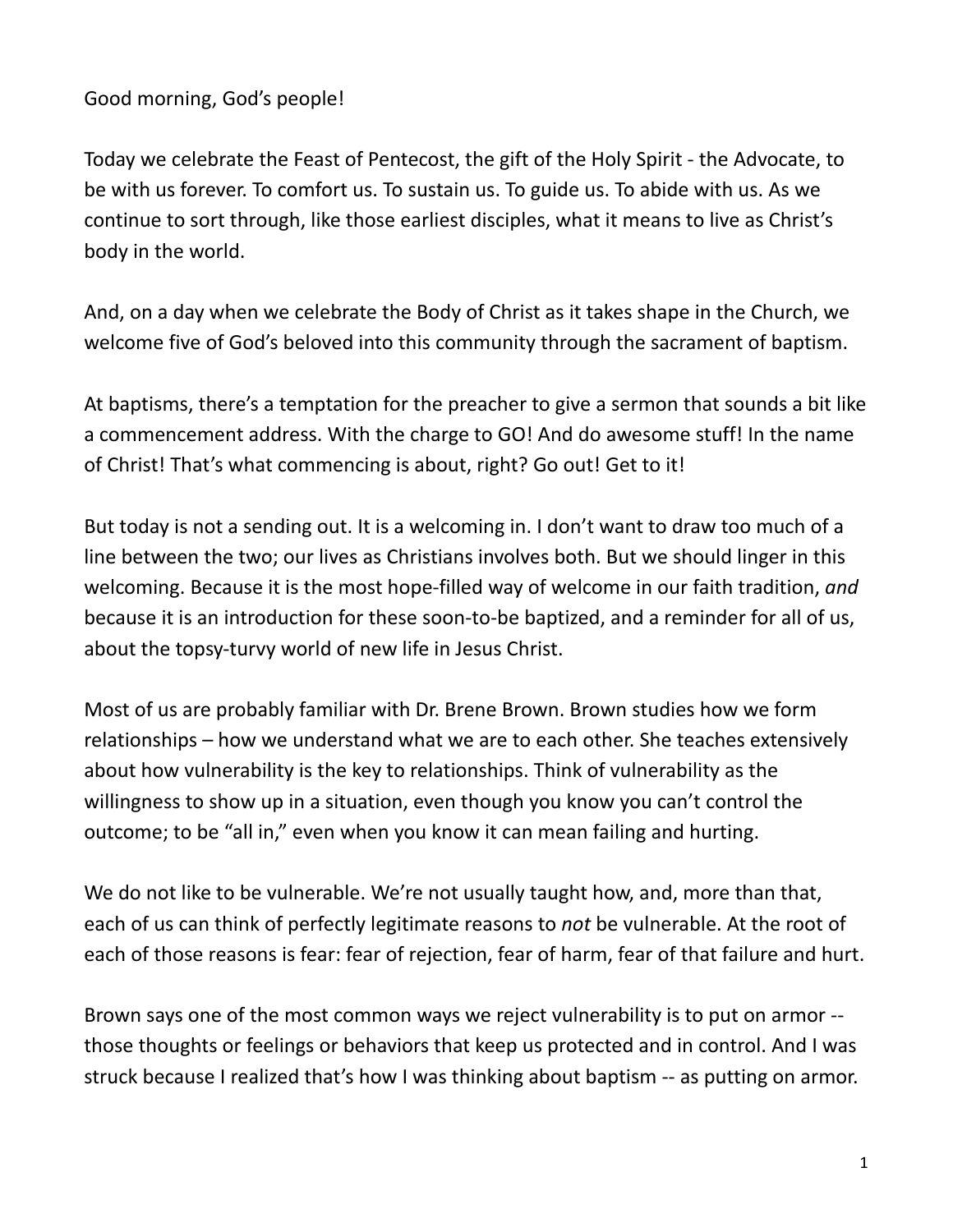Suiting up for the big fight with this world: in the name of the Father and of the Son and of the Holy Spirit.

I heard an interview with Brown years ago where the interviewer gently challenged her image of armor -- "What if we think about it as a scar?" he asked. "Because our armor is usually connected to our pain. Like a scar, the surface is tough but only because the wound beneath is tender."

Baptism is not about putting on armor, it is about being all in. Laying bare our tender fears; not only fears about how we live, but also how we die. Shedding the weighted ways we close ourselves off to God and each other. Letting holy water wash over us, quenching our deepest desire to be seen, known, and loved. / Not going into battle against the world, but opening ourselves to it.

I get how ridiculous this sounds. In a world where it would be safest to not only wear emotional armor, but physical armor too. Where there is war and gun violence, not just in places we may have never been to, but two blocks south of where we are right now. The idea that we would keep showing up in this world, open and hopeful and with something to lose, it doesn't make sense.

Isn't this how Jesus lived? And died? With a desire to be in true and right and risky relationship? Seeking out the vulnerable. Not protecting himself from the world's fears, but moving right into them with love. The topsy turvy-ness of our new life in Christ is that the power of Jesus' resurrection, the power we proclaim, the power with which we baptize, is not found in some superhero strength but in his holy vulnerability.

This is the life into which we welcome each of your children today. It is not an easy way to live. But we do. And we do get hurt. As a community, we are hurting right now. Confusion. Anger. Despair. Still, we open up ourselves time and again, because we believe a life in armor is no life at all. We have faith that, when we welcome in God's love as Jesus did, we create space for God's grace. We trust Christ's promise that it is only in baring our wounds, the ones we carry and the ones we cause, that we are truly healed and transformed.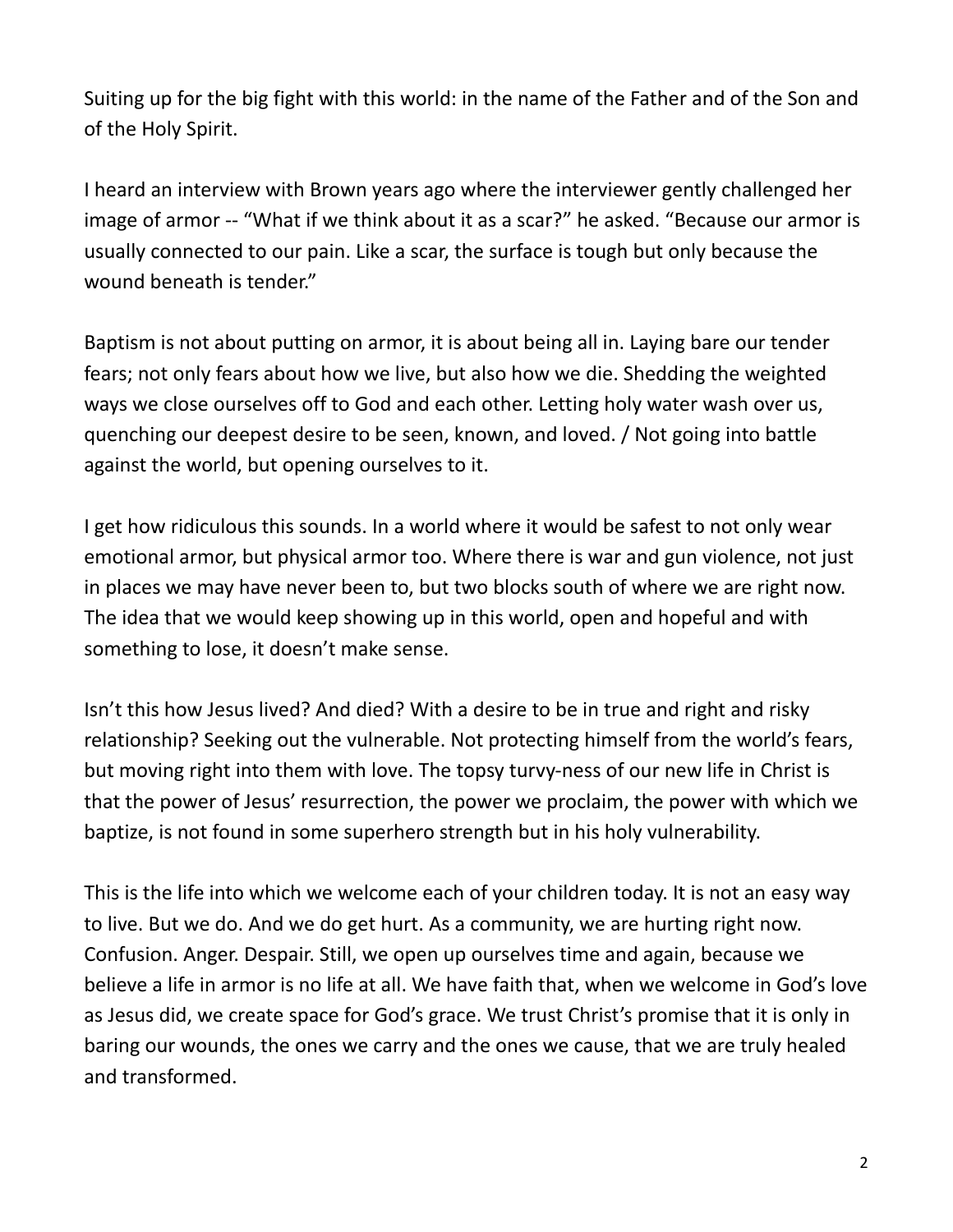And because these five beloveds will likely not remember this day - my talk of armor and vulnerability - they will rely on us to remind them of this welcome. Tell these beloveds your story. The best way they will remember their welcome into this life of faith is through our own living. Tell them the stories of *your* life in baptism. Show them. Show up for them. We are called to do this, not only today, but for their whole lives.

And, above all, let us go about this work together.

Many of you know the saying "There, but for the grace of God, go I." It's a way of expressing sympathy for people going through something awful. A way of thanking God for our own blessings or protection through God's grace.

Baptism is a reminder that grace does not work this way.

The grace we experience through God's-love-in-baptism binds us to God and one another forever. Grace doesn't promise protection. It promises connection. Because we aren't meant to live this way alone. I don't think we *can* live this way on our own. Look around you, whatever wounds you carry, whatever armor you wear, you are not alone. We welcome *in* so we can journey *with* one another; so we can live out our baptism together.

In seminary, I had one professor who urged us as Christians to drop this saying, "There, but for the grace of God, go I." To replace it with one that actually reflects how God's grace works in our lives. "Instead of 'there, but for the grace of God, go I," she would say, "Let us say, 'Therefore, *in* the grace of God, go *we*.'"

And so in God's grace, we go -- to the waters of baptism, to welcome these beloveds into this topsy turvy, messy, vulnerable, and transforming life in Jesus Christ. May it be so. Amen.